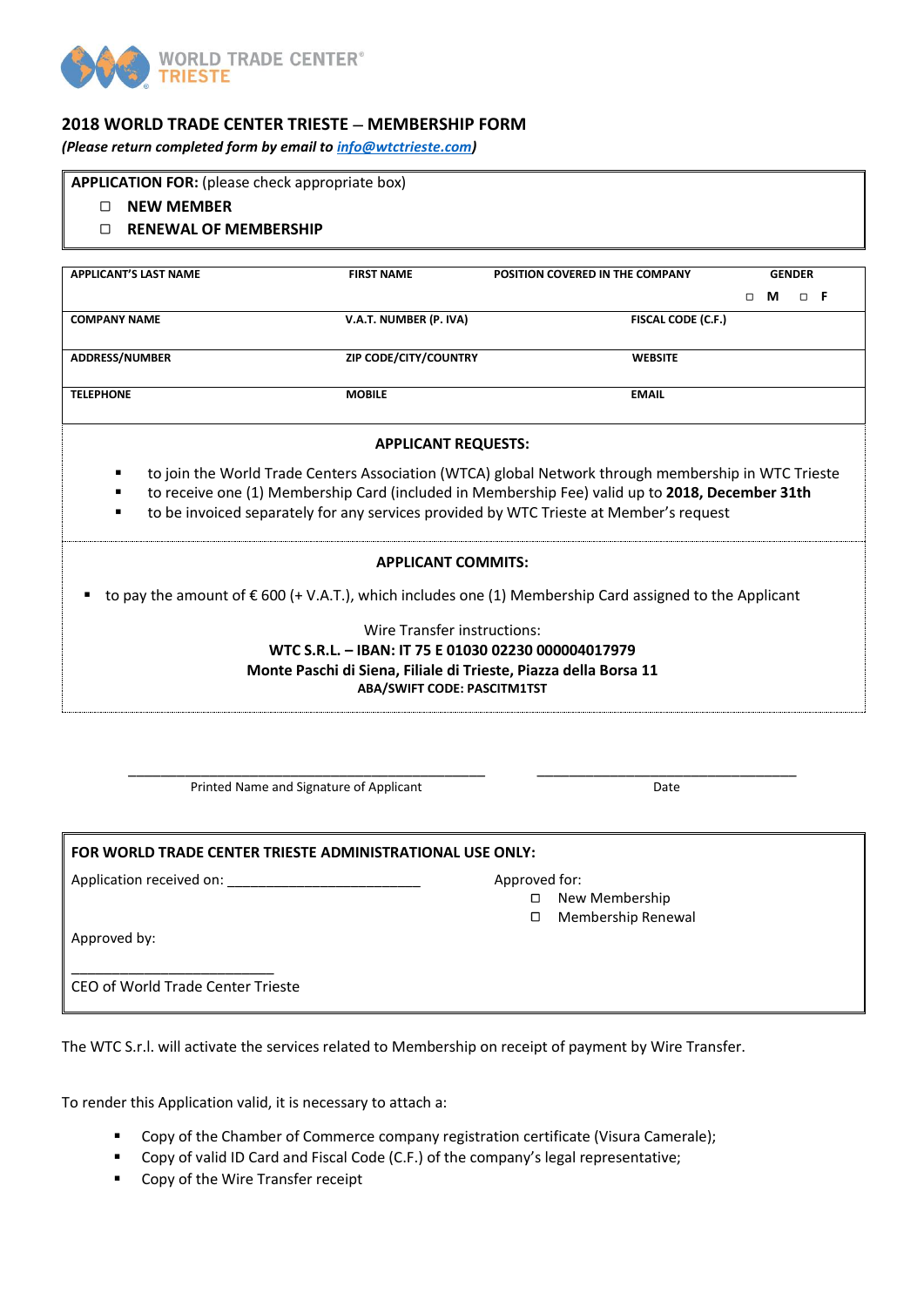

# **2018 WORLD TRADE CENTER TRIESTE (WTC Trieste) MEMBERSHIP CARD**



### **WTCA MEMBERSHIP CARD:**

- Grants access to the World Trade Centers Association Network (more than 300)
- Displays full name, company name, date of expiration and WTC Trieste affiliation
- The card is in digital format and must be renewed on an annual (calendar year) basis (Jan 1 Dec 31)

Before traveling abroad with your WTCA Membership Card, please contact the WTC Trieste team so that we may facilitate a personal introduction for you and your company to our colleagues at World Trade Center(s) of interest.

#### *Need extra cards?*

#### **ADDITIONAL CARDS FOR REPRESENTATIVES OF THE APPLICANT COMPANY**

Additional Cards are € 150 + (V.A.T.)

| <b>LAST NAME</b> |           | <b>FIRST NAME</b> | POSITION IN COMPANY |                | <b>GENDER</b>           |  |  |
|------------------|-----------|-------------------|---------------------|----------------|-------------------------|--|--|
|                  |           |                   |                     |                | $\Box$<br>$\Box$ F<br>М |  |  |
| Mr.<br>□         | Mrs.<br>□ | Ms.<br>□          | Dr.<br>□            | PhD.<br>$\Box$ | Hon.<br>□               |  |  |
| <b>TELEPHONE</b> |           | <b>MOBILE</b>     |                     | <b>EMAIL</b>   |                         |  |  |
|                  |           |                   |                     |                |                         |  |  |
|                  | Signature |                   |                     | Date           |                         |  |  |

| <b>LAST NAME</b> |                | <b>FIRST NAME</b> | POSITION IN COMPANY |                | <b>GENDER</b>           |  |  |
|------------------|----------------|-------------------|---------------------|----------------|-------------------------|--|--|
|                  |                |                   |                     |                | $\Box$<br>$\Box$ F<br>М |  |  |
| □<br>Mr.         | Mrs.<br>$\Box$ | $\Box$<br>Ms.     | $\Box$<br>Dr.       | PhD.<br>$\Box$ | □<br>Hon.               |  |  |
| <b>TELEPHONE</b> |                | <b>MOBILE</b>     |                     | <b>EMAIL</b>   |                         |  |  |
|                  | Signature      |                   |                     | Date           |                         |  |  |

A separate invoice will be issued for additional Membership Card(s) if requested.

*(Please return completed form by email to [info@wtctrieste.com\)](mailto:info@wtctrieste.com)*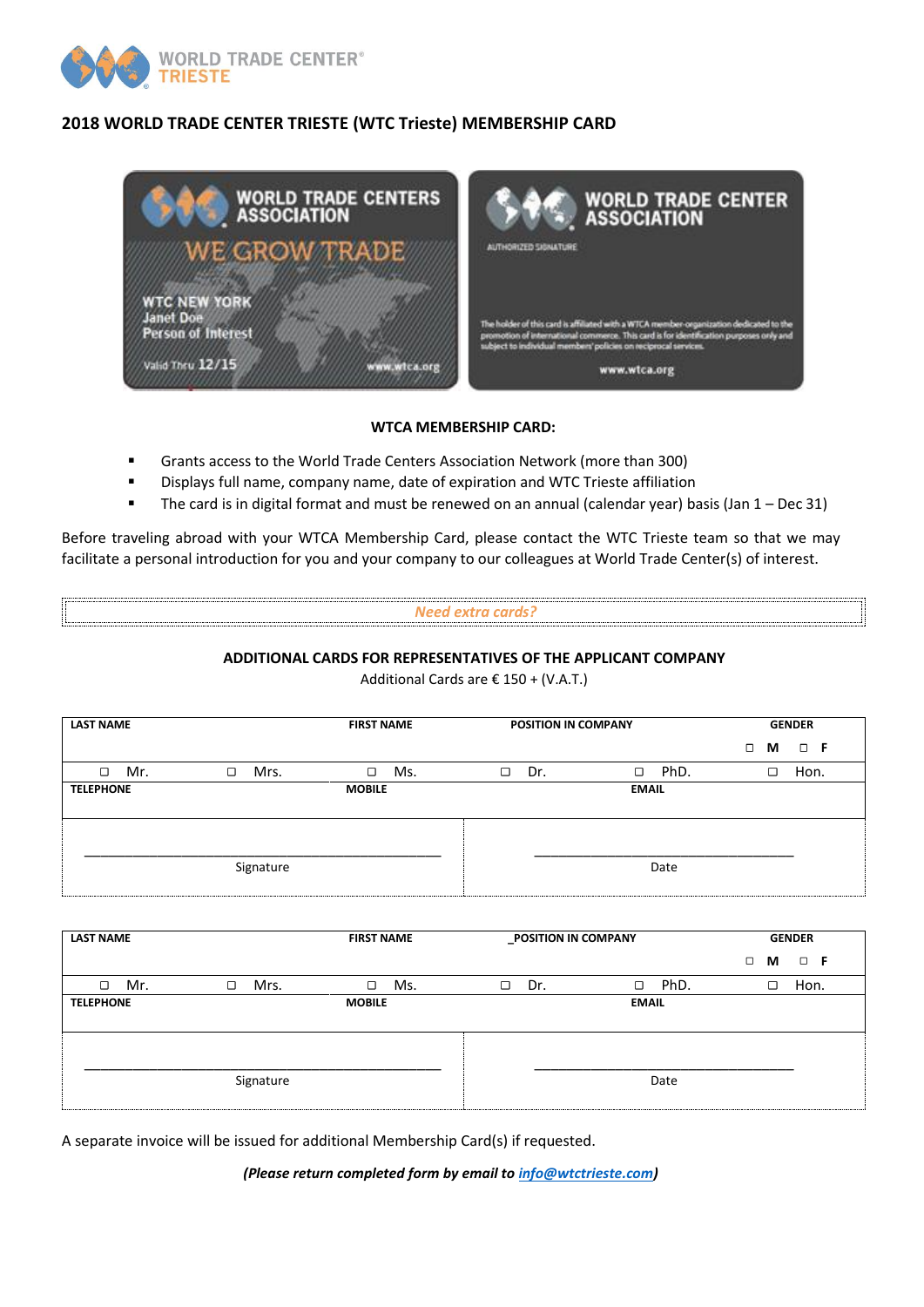# **PRIVACY POLICY**

*Privacy policy pursuant to and for the purposes of art. 6, and art. 13-14 of the General Data Protection Regulation, Reg EU 2016/679 (hereinafter, "GDPR"), as well as art. 13 and 23 of the Italian Legislative Decree no. 196/2003 (hereinafter, "Privacy Code")*

The new EU Regulation for the protection of personal data No. 679/16 and Legislative Decree 196/03 have the purpose of guarantee that your personal data are processed in compliance with the rights of fundamental freedoms and the dignity of persons, with particular reference to the Privacy and personal identify. Therefore, it is our duty to inform you about our Privacy Policy. WTC S.r.l., with headquarter offices in Trieste, via San Nicolò 15, VAT No. 01267020327 (hereinafter "Data Controller" or "Owner"), legally representated by, Mrs. Cristina Sbaizero, informs you pursuant to and for the purposes of Articles 13-14 GDPR and of the Articles 13 and 23 of the Privacy Code, that your data will be processed in the below-mentioned manner and for the following purposes:

# **1. Processing**

The Owner processes your personal data (i.e. name, surname, company name, address, telephone number, e-mail address, bank and payment information) - hereinafter "personal data" or even "data" – which you have communicated related to: preparation and finalization of contracts for services offered; attendance to an organized event; or upon completing the form available at [www.wtctrieste.com](http://www.wtctrieste.com/) related to services offered; and/or on completing the Membership application to the World Trade Centers Association Network.

# **2. Purpose of processing**

Your data are processed in the following ways:

A) without your express consent (art. 6, paragraph 1 of the GDPR, and art. 24 of the Privacy Code) for the following purposes:

- to finalize the contracts for services provided by the Owner;
- to fulfill pre-contractual, contractual and fiscal obligations resulting from relations established with you;
- to fulfill the obligations established by law, by regulations, by community legislation or by an order of the Authority;
- to exercise the rights of the Owner, i.e. right of defence in Court;

B) only with your specific consent (art. 7 of the GDPR, article 23 of the Privacy Code), for the following marketing purposes:

- to send you via e-mail, postal service and/or SMS and/or phone contacts, newsletters, commercial communications and/or advertising material referred to products or services offered by the Owner, plus assessment questionnaires to collect information on the degree of satisfaction of the quality of the services rendered;

- to send via e-mail, postal service and/or SMS and/or phone contacts, commercial and/or promotional communications of third parties (i.e. business partners).

WTC S.r.l. might also process data, defined "particulars" in the art. 9 of the GDPR, as suitable to reveal:

- working relationships between the employer and third parties;
- the state of health (absences due to illness, maternity, injury); neither genetic or biometric data are not processed;

- subscription to a labour union, subscription to a political party, or holding public elective offices (permits or leave), religious convictions.

We remark you that if you are already a client of WTC S.r.l., or "Member", we are permitted to send you commercial communications related to the Owner's services and products similar to what you have already received, except in case of your disagreement.

### **3. Processing procedure**

Pursuant to the art. 5 of the GDPR, the processing of your data will be based on the principles of correctness and transparency; it could be also carried out through automated procedures resulting in storing, managing and transmitting them (through the operations highlighted in art. 4 No. 2 of the GDPR and in the art. 4 of the Privacy Code) and it will take place through appropriate tools to ensure its security and confidentiality by using appropriate procedures aimed at avoiding the risk of loss, unauthorized access, illicit use and unauthorized dissemination.

### **4. Data communication**

Your data may be shared also with the other employees and collaborators of the Owner, as persons in charge and/or responsible for processing them; furthermore they might be also viewed by the external subject in charge of overseeing our informatic and informative system; your data might also be disclosed to companies and professional firms that provide – in outsourcing – assistance, consultancy or collaboration to the Data Processor in accounting, administrative, tax, legal, financial and commercial fields, as well as to Public Administrators for the performance of their institutional functions, within the limits fixed by the law or by the regulations; and to the service suppliers with whom it is necessary to share them to fulfill the services included in the Contract, if we were entrusted with an assignment for which their involvement is requested.